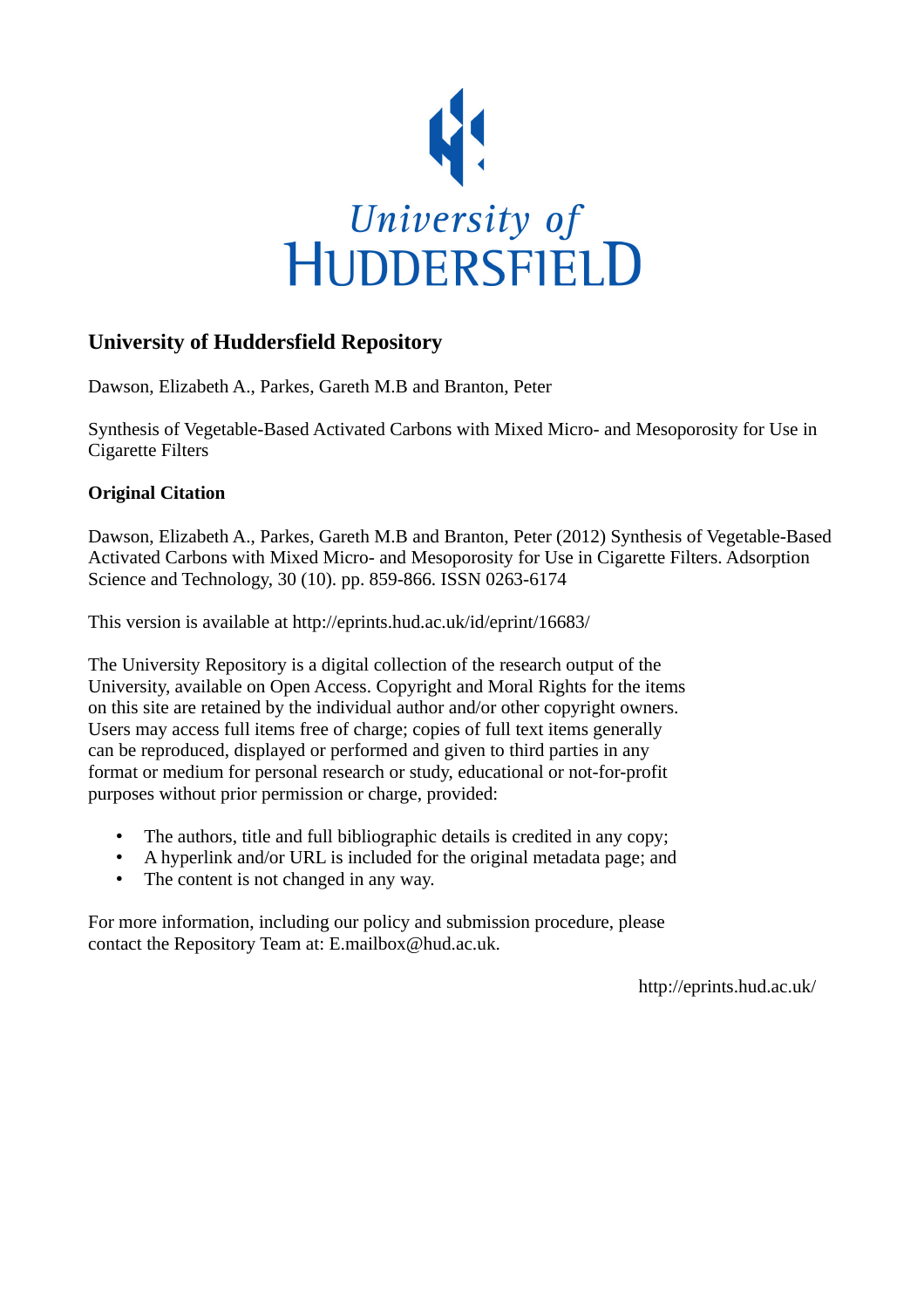## **Synthesis of Vegetable-Based Activated Carbons with Mixed Micro- and Mesoporosity for Use in Cigarette Filters**

Elizabeth A. Dawson1,\**, Gareth M.B. Parkes1 and Peter Branton2 (1) Department of Chemical and Biological Sciences, University of Huddersfield, Queensgate, Huddersfield, HD1 3DH, U.K. (2) Group Research and Development, British American Tobacco, Regents Park Road, Millbrook, Southampton, SO15 8TL, U.K.*

*(Received 19 September 2012; revised form accepted 8 November 2012)*

**ABSTRACT:** Activated carbons with micropores for adsorption and filtration of the volatile constituents of mainstream cigarette smoke, together with mesopores for enhanced mass transport were prepared by a novel route. Treatment of coconut shell or other lignocellulosic precursors with aqueous NaOH, followed by thorough washing, charring and steam activation produced carbons with enhanced adsorption characteristics in smoking trials, compared with their microporous analogues. The mechanism of formation of these carbons is explained in terms of initial partial dissolution of the precursor in an aqueous alkali solution, followed by catalytic gasification of carbon in steam involving residual sodium.

## **1. INTRODUCTION**

Cigarette smoke is an aerosol stream containing an extremely complex and dynamic mixture of chemicals and approximately 5600 constituents have been identified to date (Perfetti and Rodgman 2011), many of which have been proposed as toxicants (Fowles and Dybing 2003; Cunningham *et al.* 2011). Tobacco smoke toxicants cover a range of chemical groups and functionalities (e.g. nitrosamines, polynuclear aromatic hydrocarbons and carbonyls), (Baker 1999; Green *et al.* 2007; Burns *et al.* 2008) as well as a range of volatilities, from permanent gases to compounds with very low vapour pressures at ambient temperatures.

Microporous activated carbons are well known as effective adsorbents in vapour phase filtration and as such would be expected to perform well as an additive in the cigarette filter for the removal of toxic vapours in cigarette smoke. A cigarette filter is typically composed of cellulose acetate fibres which are effective for the filtration of the smoke particulate phase (Norman 1999). On the other hand, vapour phase products of tobacco combustion are more readily adsorbed by activated carbon (Branton *et al.* 2011). However, the high flow rates involved when smoking (typically  $1-1.5 \text{ dm}^3/\text{minute}$ ) and short contact times (of the order of milliseconds) can produce significant mass transport limitation to adsorption in the micropore system. Although the concentration of toxic species can be reduced using a microporous carbon filter, there is scope for improvement and modification of the porosity to incorporate mesopores is one way to achieve this (Branton *et al.* 2009). It has been reported (Branton and Bradley 2010; Bradley 2011) that if up to 50% of the total porosity is mesoporous, more effective adsorption of the toxic constituents of cigarette smoke occurs. Incorporation of mesopores is believed to facilitate increased diffusion

<sup>\*</sup>Author to whom all correspondence should be addressed. E-mail: E.A.Dawson@hud.ac.uk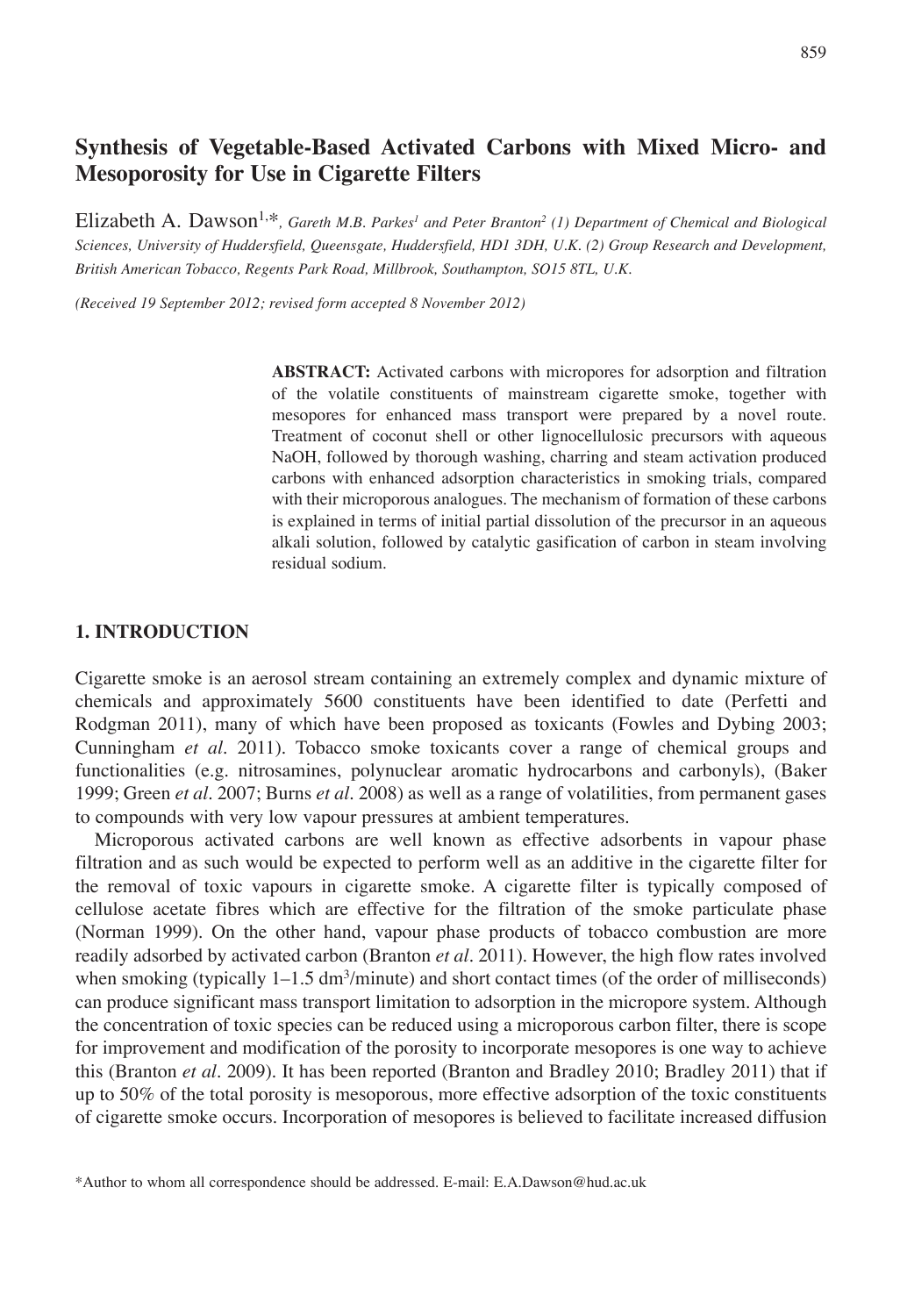to the micropores, enabling greater utilization of the whole micropore volume in the adsorption of vapour species.

Activated coconut shell carbon is incorporated in cigarette filters in some countries on a commercial scale, including Japan and Russia. It is an effective adsorbent, readily available and has the mechanical strength to withstand the high-speed production methods of cigarette manufacture. It is usually prepared from nutshell char by the steam or  $CO<sub>2</sub>$  physical activation method and is largely microporous. Direct chemical activation of nutshell with a chemical agent such as  $ZnCl<sub>2</sub>$ , KOH or  $H<sub>3</sub>PO<sub>4</sub>$  can also be used to create a wider porosity, depending on the ratio of precursor and chemical reagent (Derbyshire *et al.* 1995; Hu *et al.* 2001; Arjmand *et al.* 2006) At the end of the activation process, the chemical reagent, which can represent over 50% of the starting material mixture, is washed out of the activated carbon.

Carbons with tailored porosity can be manufactured via template methods (Lu *et al.* 2003; Fuertes and Alvarez 2004; Klepel *et al.* 2005) or from carbon aerogels (Horikawa *et al.* 2004; Perez-Caballero *et al.* 2008) but these processes can be complex, often require a well-defined precursor (e.g. a synthetic polymer) and can be expensive, especially when the final yield of activated carbon is calculated. This paper describes a simple method for the production of activated carbon having mixed micro- and mesoporosity and its performance in smoke filtration . The activated carbons are produced from coconut shells or other lignocellulosic precursors.

#### **2. EXPERIMENTAL SETUP**

#### **2.1. Preparation**

Comparison was made between carbons formed from coconut shell treated with different alkali solutions before the charring stage. Coarsely chopped (10–15 mm) coconut shell (100 g) was stirred at 50 °C for 4 hours in aqueous alkaline solution (300 cm<sup>3</sup>, 1 M NaOH, 16 M NH<sub>4</sub>OH or 1.5 M Na<sub>2</sub>CO<sub>3</sub>). All reagents were of general laboratory grade and were supplied by Fisher Scientific. The shell was then filtered and thoroughly washed with deionized water to minimize residual alkali content. After drying at 100 °C, the shell pieces were converted into a char by heating in a tube furnace (LTF 12/75/750, Lenton) to 600 °C for 4 hours under flowing N<sub>2</sub>. When cool, the char was exposed to a flow of humid  $N<sub>2</sub>$  to deactivate the carbon surface and prevent exothermic adsorption of  $O<sub>2</sub>$  from the atmosphere which can cause over-heating or combustion. The charred shell was then crushed and sieved to give a particle size of 0.3–1.4 mm.

Samples (5 g) were then activated in a smaller tube furnace (LTF 12/25/250, Lenton) for 4 hours at 700 °C in steam, generated by water delivered at 5 cm<sup>3</sup>/hour using a syringe pump and  $N_2$  flow of 20 cm<sup>3</sup>/minute. The products were designated as AC–NaOH, AC–NH<sub>4</sub>OH and AC–Na<sub>2</sub>CO<sub>3</sub>. Final yields, based on the initial mass of char, were approximately 55%, 90% and 65%, respectively (Branton *et al.* 2010).

Control-activated samples used for comparison and designated AC-1 and AC-2 were prepared from water-washed shell and activated in steam to give approximately the same micropore volume as the AC–alkali samples. This was achieved at 85% yield (15% burnoff).

## **2.2. Characterization**

Products were characterized by surface area measurement and residual sodium analysis. Surface areas were measured by nitrogen adsorption, after outgassing under vacuum for 4 hours at 350 °C, (ASAP 2020; Micromeritics). The Brunauer–Emmett–Teller (BET) equation, applied in the  $P/P<sub>0</sub>$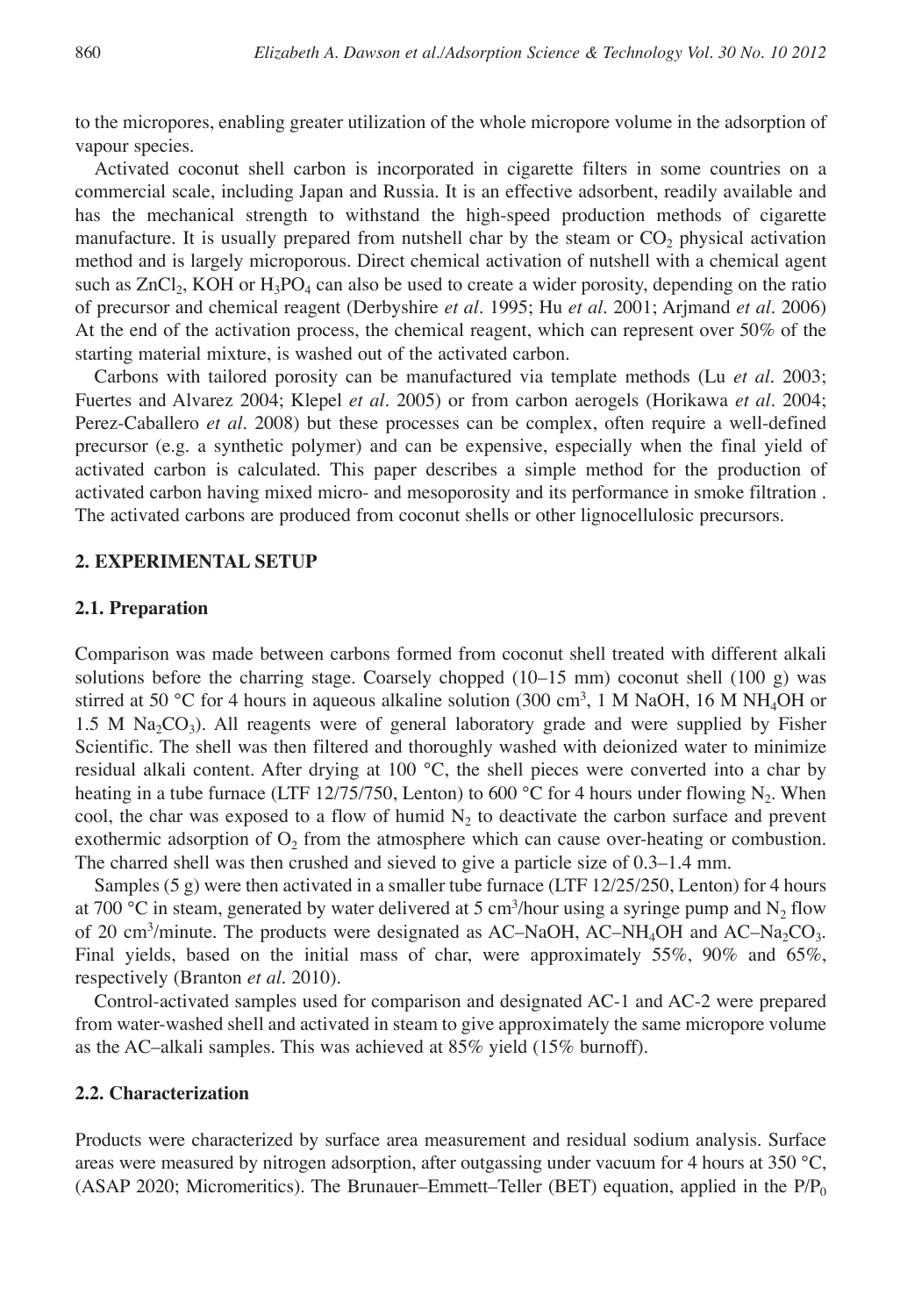range 0.05–0.2, was used to calculate surface areas for all activated samples. Although not strictly applicable to adsorption in purely microporous solids (Gregg and Sing 1982), BET surface areas are routinely quoted in the characterization of activated carbons. Micropore volumes were calculated from the t plots and mesopore volumes from the desorption data according to the Barrett–Joyner–Halenda method. Sodium analysis was made by atomic absorption spectroscopy (AAnalyst 100 Flame, Perkin Elmer) on the filtered solutions from acid-digested samples.

#### **2.3. Smoke Filtration Tests**

A series of mixed porosity (micro + meso) activated carbons (AC–NaOH-1, AC–NaOH-2, etc.) was prepared by the above treatment process, together with their microporous analogue controls, having matched micropore volumes and prepared from water-washed coconut shell (AC-1 and AC-2).

To assess the filtration properties of these carbons when incorporated in cigarette filters, the cigarette filters were prepared as follows:  $60 \pm 1$  mg of the carbon granules were weighed into the cavity of a cigarette filter of a 24.6-mm circumference cigarette, made up of a 56-mm long tobacco rod containing a Virginia-style tobacco blend (tobacco rod density of 255 mg  $\text{cm}^{-3}$  at a moisture content of 13%) and a 27-mm length three-part cavity filter (10 mm cellulose acetate at the rod end, 4-mm cavity and 13 mm cellulose acetate at the mouth end). Triacetin is used as a plasticizer on cellulose acetate filter sections and loadings of 10% and 6% by weight for the mouth end and rod end segments, respectively, were used. Cigarette filters were all unventilated (i.e. no air vent holes are made to allow influx of air during puffing). A standard 50 CU permeability cigarette paper was used throughout [where 1 CU is the flow of air (cm<sup>3</sup>/minute) passing through 1 cm2 surface of the test piece at a measuring pressure of 1.00 kPa]. As a control, cigarettes of the same dimensions and composition were also prepared with an empty 4-mm filter cavity section. To mimic manufacturing conditions, the cigarettes were conditioned at 22  $^{\circ}$ C and 60% relative humidity for 3 weeks following the inclusion of carbon in the cigarette filter and then smoked under ISO smoking conditions (one 35-ml volume puff of 2-second duration taken every minute) (International Organisation for Standardisation 1991; Thomsen 1992). The smoke particulate phase was collected on a glass filter pad (known as a Cambridge filter pad) and subsequently analyzed to determine tar, water and nicotine yields. Smoke vapour phase was collected and analyzed using infrared for carbon monoxide, high-performance liquid chromatography for carbonyl compounds, continuous flow colorimetry for HCN and gas chromatography–mass spectroscopy for other volatile products detailed in the so-called Hoffmann list (Hoffmann and Hoffmann 1997), which is a list of chemical components in tobacco smoke. (Full details of all analytical methods used are described at www.bat-science.com.) Three replicates per smoke analyte were measured. Percentage reductions in smoke analytes relative to a cigarette containing no additive in the cavity were calculated. This serves as a useful technique for the screening of filter material activity in smoke.

## **3. RESULTS AND DISCUSSION**

#### **3.1. Alkali-Treated Activated Carbons**

Treatment of the coconut shell with the alkali solutions gave a red–brown liquor attributed to the partial dissolution of lignin, hemicellulose and other components, in a manner similar to the Kraft process, where the lignin is extracted from wood pulp by alkali in the paper making industry (Roberts 1996). The mass lost by the coconut shell following both NaOH and NH4OH treatment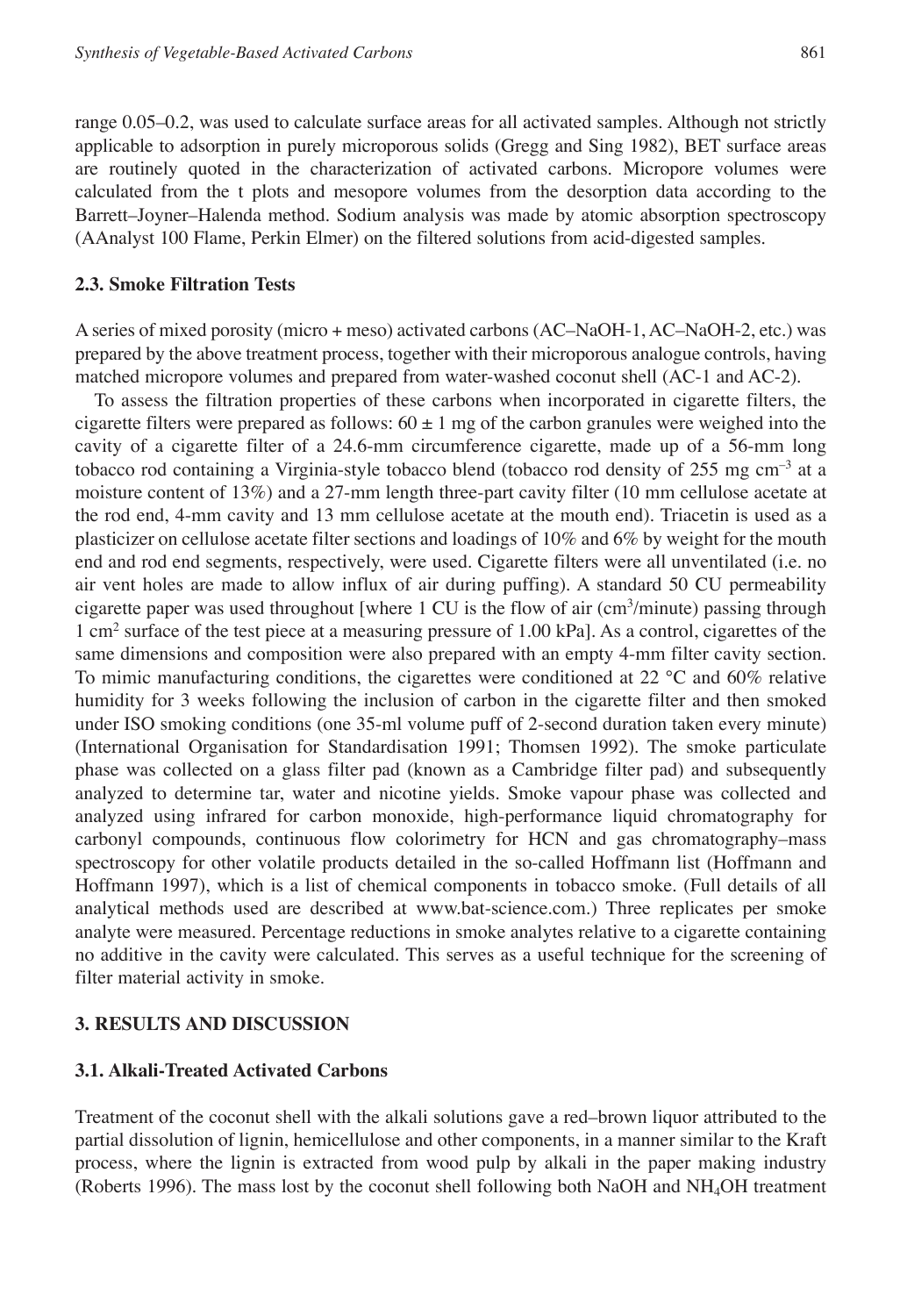| Coconut shell treatment       | Mass $(g)$ | Loss $(\% )$ based on |       |  |
|-------------------------------|------------|-----------------------|-------|--|
|                               |            | As received           | Dried |  |
| As received                   | 100        |                       |       |  |
| Dried                         | 91         |                       | 0     |  |
| H <sub>2</sub> O washed/dried | 90         | 10                    | 0     |  |
| NaOH (M)/dried                | 84         | 16                    | 8     |  |
| $Na_2CO_3(1.5 M)/dried$       | 91         | 9                     | 0     |  |
| $NH4OH$ (16 M)/dried          | 84         | 16                    | 8     |  |

**TABLE 1.** Coconut Shell Mass Losses after Alkali Treatment

was 8%, based on the dry shell mass, (Table 1) and as such is considerably less than the typical lignin content (37%) of coconut shell (Woodruff 1979).

With the weaker alkali,  $Na_2CO_3$ , the solution during the soaking process remained paler than for the strong alkalis and the mass loss indicated that little, if any, material had been extracted from the coconut shell. Under identical activation conditions, only the activated carbons derived from NaOH-treated shell, and to a lesser extent,  $Na<sub>2</sub>CO<sub>3</sub>$ , were effectively activated and developed significant mesoporosity as shown by the nitrogen adsorption isotherm comparison in Figure 1 and the textural data in Table 2. The isotherms for carbons  $AC-2$  and  $AC-NH<sub>4</sub>OH$ , which were less reactive, are clearly type I, characteristic of microporous solids, whereas the remaining



**Figure 1.** Nitrogen adsorption isotherms for activated carbons prepared from alkali-treated coconut shell.

| Activated carbon | Burnoff $(\% )$ | <b>BET Surface Area</b><br>$(m^2 g^{-1})$ | Micropore Volume<br>$\rm (cm^3 \, g^{-1})$ | Mesopore Volume<br>$\rm (cm^3 \, g^{-1})$ |
|------------------|-----------------|-------------------------------------------|--------------------------------------------|-------------------------------------------|
| $AC-Na_2CO_3$    | 34              | 730                                       | 0.31                                       | 0.16                                      |
| $AC-NaOH$        | 45              | 620                                       | 0.22                                       | 0.49                                      |
| $AC-NH4OH$       | 11              | 530                                       | 0.25                                       | 0.01                                      |
| $AC-2$           | 15              | 620                                       | 0.29                                       | 0.03                                      |

**TABLE 2.** Textural Properties of Activated Carbons Prepared from Alkali-Treated Coconut Shell

*Abbreviation:* BET, Brunauer–Emmett–Teller.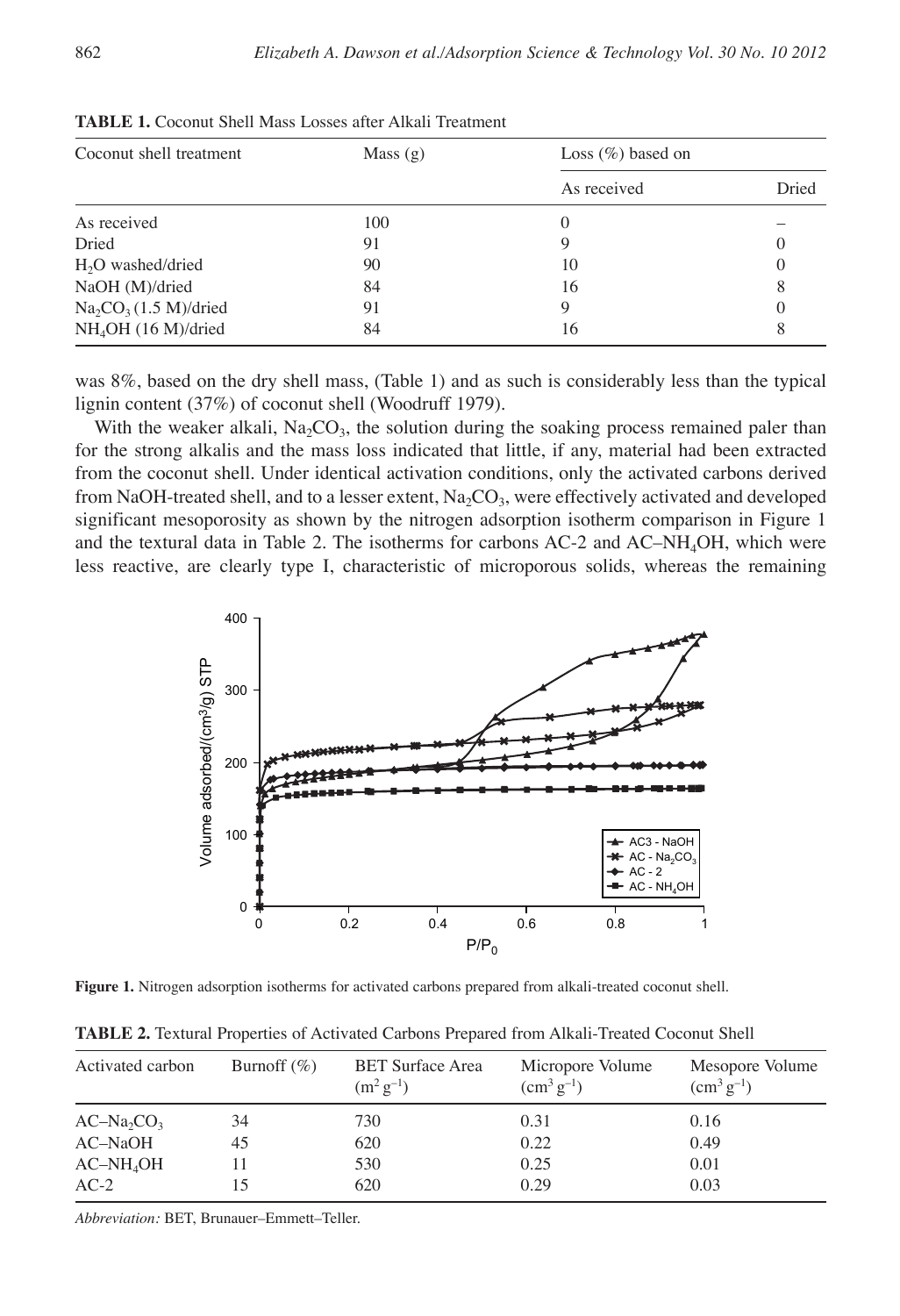adsorption isotherms show increasing adsorption at higher pressures and hysteresis, characteristic of adsorption in mesopores (Gregg and Sing 1982).

Despite the extended washing to remove the excess alkali, it was found on analysis that a low residue (1 %) of Na existed in the shell treated with NaOH and Na<sub>2</sub>CO<sub>3</sub> solutions. This is a much lower concentration than that usually needed for pure chemical activation but was impossible to remove completely by washing before the heat-treatment stages and was found to be concentrated by the charring and activation processes (Table 3). Final washing after activation was shown to remove the majority of the remaining Na, presumably because the pore system made it accessible.

Because little mesoporosity was formed in the activated carbon after  $Na_2CO_3$  treatment of the shell (no dissolution) and none after NH4OH treatment (dissolution, but absence of Na) these observations indicate that for significant mesopore development at 700 °C, both the partial dissolution process and the presence of residual Na are important. Furthermore, it was shown that merely heating the char

**TABLE 3.** Sodium Analysis Based on Dry Weight for Each of the Sample Stages in the Preparation of Activated Carbon from NaOH-Treated Coconut Shell

| Sample                    | $\%$ Na |
|---------------------------|---------|
| Coconut shell             | 0.03    |
| Washed NaOH-treated shell | 1.34    |
| Char                      | 3.06    |
| Activated carbon          | 7.96    |
| Washed activated carbon   | 0.56    |

prepared from NaOH-treated and washed shell in nitrogen alone at 700 °C produced no significant porosity and the sample had a surface area of only  $0.65 \text{ m}^2 \text{ g}^{-1}$  (as measured by krypton adsorption). This indicates that a steam atmosphere is also required for the activation process to produce mesoporosity. The preparation method, therefore, differs from conventional chemical activation of a carbon precursor as only trace amounts of species from the chemical activation agent (Na) are present and an oxidizing atmosphere (steam) is required. Because it is well known that alkali metals are catalysts for carbon gasification (McKee 1983; Matsumoto and Walker 1986), it is probable that the residual sodium, present at very low concentration as the hydroxide or carbonate, has a catalytic effect on the carbon gasification in the regions where lignocellulosic material has been dissolved, causing the development of mesopores. Although the scope of this study was not extended to include alkalitreated precursors with higher residual amounts of Na, it is likely that this would tend to increase the development of mesoporosity via a purely chemical activation route, at the expense of the micropore development, which could ultimately decrease the adsorption capacity. A separate investigation of the effect of a range of residual Na concentrations on the activation process and filter performance will be completed and published separately. The NaOH treatment method is applicable to the pore development of a wide range of lignocellulosic materials as demonstrated by the surface area and

| Carbon precursor | Burnoff $(\%)$ | BET surface area<br>$(m^2 \text{ g}^{-1})$ | Micropore volume<br>$\rm (cm^3 \; g^{-1})$ | Mesopore volume<br>$(cm3 g^{-1})$ |  |
|------------------|----------------|--------------------------------------------|--------------------------------------------|-----------------------------------|--|
| Pistachio shells | 44             | 720                                        | 0.28                                       | 0.35                              |  |
| Oak chips        | 38             | 560                                        | 0.20                                       | 0.38                              |  |
| Bamboo           | 52             | 530                                        | 0.14                                       | 0.50                              |  |
| Almond shells    | 43             | 550                                        | 0.18                                       | 0.51                              |  |

**TABLE 4.** Textural Properties of Activated Carbons Prepared from NaOH-Treated Lignocellulosic Precursors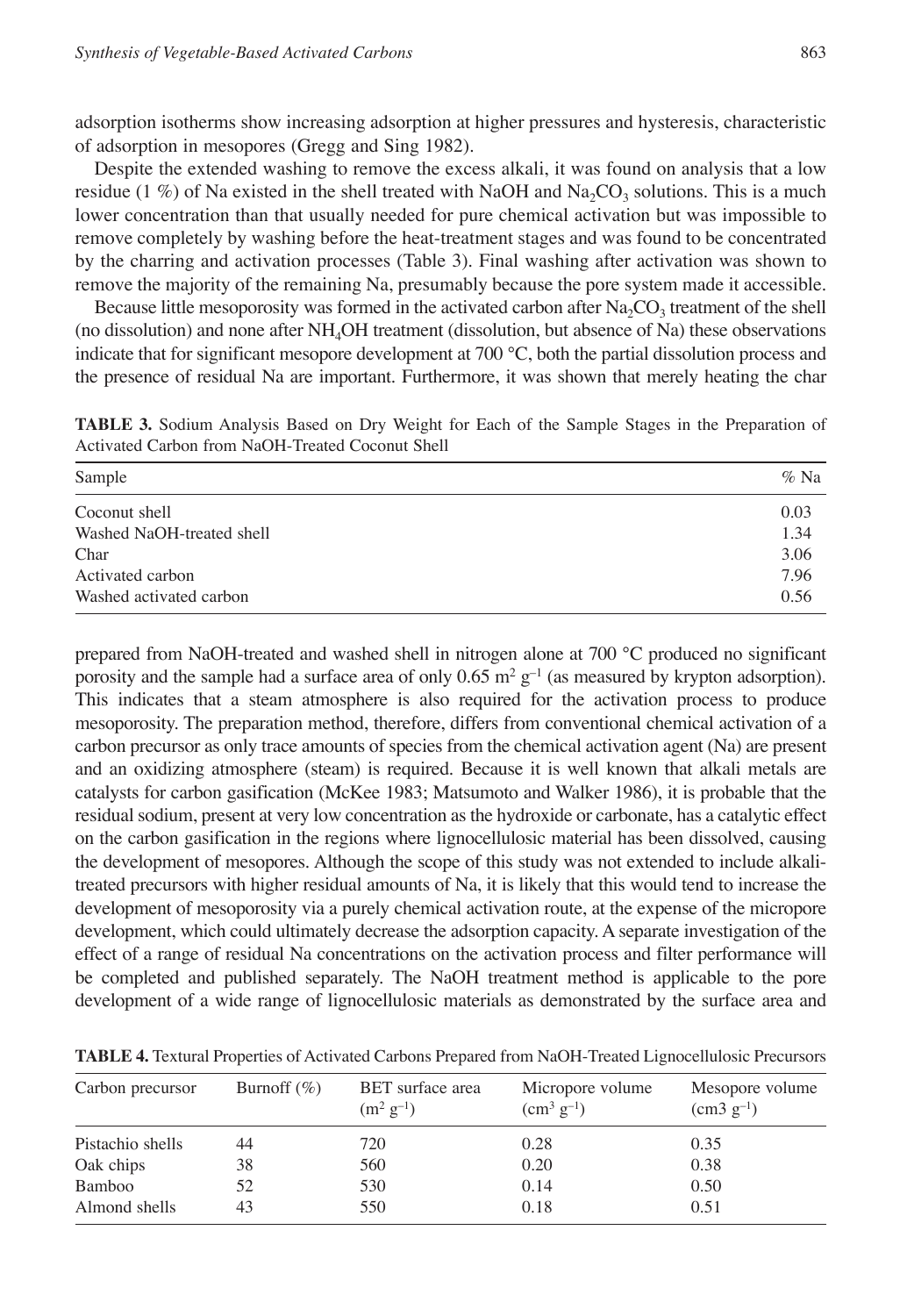|                               | None | $AC-1$         | AC-NaOH-1 | Carbon<br>AC-NaOH-2       | None | $AC-2$   | AC-NaOH-3 | AC-NaOH-4 |
|-------------------------------|------|----------------|-----------|---------------------------|------|----------|-----------|-----------|
| Micropore                     |      |                |           |                           |      |          |           |           |
| vol/cm <sup>3</sup> $g^{-1}$  | -    | 0.18           | 0.17      | 0.17                      |      | 0.29     | 0.34      | 0.23      |
| Mesopore                      |      |                |           |                           |      |          |           |           |
| vol/cm <sup>3</sup> $g^{-1}$  |      | 0.04           | 0.37      | 0.38                      |      | 0.03     | 0.49      | 0.45      |
|                               |      |                |           | Smoke yield (% reduction) |      |          |           |           |
| Puff no.                      |      |                |           |                           |      |          |           |           |
| $(per\, cig)$<br><b>NFDPM</b> | 6.9  | 7.0            | 7.3       | 6.9                       | 6.8  | 6.5      | 6.5       | 6.7       |
| (mg/cig)                      | 11.9 | 11.1           | 10.9      | 10.4                      | 10.8 | 10.6     | 9.1       | 9.8       |
| Nicotine                      |      |                |           |                           |      |          |           |           |
| (mg/cig)                      | 0.92 | 0.94           | 0.91      | 0.88                      | 0.85 | 0.86     | 0.72      | 0.76      |
| Water                         |      |                |           |                           |      |          |           |           |
| (mg/cig)                      | 1.8  | 1.7            | 1.7       | 1.5                       | 1.8  | 1.7      | 1.2       | 1.3       |
| CO (mg/cig)                   | 10.6 | 10.4           | 10.5      | 10.4                      | 9.2  | 9.8      | 8.9       | 9.3       |
| Acetaldehyde                  |      |                |           |                           |      |          |           |           |
| $(\mu g/cig)$                 | 527  | 520(1)         | 399 (24)  | 418 (21)                  | 468  | 447(5)   | 320 (32)  | 379 (19)  |
| Acetone                       |      |                |           |                           |      |          |           |           |
| $(\mu g/cig)$                 | 270  | 261(3)         | 177 (34)  | 174 (35)                  | 242  | 230(5)   | 112 (54)  | 162 (33)  |
| Acrolein                      |      |                |           |                           |      |          |           |           |
| $(\mu g/cig)$                 | 60.0 | 60.3(0)        | 36.3 (40) | 38.1 (37)                 | 52.5 | 45.8(13) | 20.2(62)  | 32.2 (39) |
| Butyraldehyde                 |      |                |           |                           |      |          |           |           |
| $(\mu g/cig)$                 | 35.5 | 34.9(2)        | 19.0(46)  | 18.7(47)                  | 32.9 | 30.8(6)  | 12.1(63)  | 17.6 (47) |
| Crotonaldehyde                |      |                |           |                           |      |          |           |           |
| $(\mu g/cig)$                 | 20.5 | $20.7(-1)$     | 10.3(50)  | 10.0(51)                  | 17.9 | 16.4(8)  | 5.6(69)   | 9.6(46)   |
| Formaldehyde                  |      |                |           |                           |      |          |           |           |
| $(\mu g/cig)$                 | 38.6 | 37.5(3)        | 21.5(44)  | 23.0(40)                  | 30.9 | 27.2(12) | 18.9 (39) | 20.8 (33) |
| Methyl ethyl                  |      |                |           |                           |      |          |           |           |
| ketone (µg/cig)               | 65.0 | 61.4(6)        | 37.5(42)  | 35.3 (46)                 | 61.3 | 57.5(6)  | 22.1(64)  | 34.7 (43) |
| Propionaldehyde               |      |                |           |                           |      |          |           |           |
| $(\mu g/cig)$<br><b>HCN</b>   | 44.0 | 42.7(3)        | 28.2 (36) | 27.8 (37)                 | 41.8 | 38.8(7)  | 19.2(54)  | 26.3 (37) |
| $(\mu g/cig)$                 | 135  | 113(16)        | 90.7 (33) | 68.8 (49)                 | 123  | 111(10)  | 62.1(50)  | 74.5 (40) |
| 1,3-Butadiene                 |      |                |           |                           |      |          |           |           |
| $(\mu g/cig)$                 | 38.4 | 37.8(2)        | 34.5(10)  | 30.7 (20)                 | 63.5 | 58.2 (8) | 42.9 (32) | 44.8 (29) |
| Acrylonitrile                 |      |                |           |                           |      |          |           |           |
| $(\mu g/cig)$                 | 12.7 | 11.8(7)        | 9.3(27)   | 8.0 (37)                  | 17.0 | 13.3(22) | 7.1 (58)  | 8.2(52)   |
| Benzene                       |      |                |           |                           |      |          |           |           |
| $(\mu g/cig)$                 | 49.3 | 47.1(4)        | 32.9 (33) | 27.3(45)                  | 53.3 | 46.1(14) | 20.9(61)  | 24.6 (54) |
| Isoprene                      |      |                |           |                           |      |          |           |           |
| $(\mu g/cig)$                 | 506  | 506(0)         | 407 (20)  | 351 (31)                  | 593  | 544(8)   | 296 (50)  | 327(45)   |
| Toluene                       |      |                |           |                           |      |          |           |           |
| $(\mu g/cig)$                 | 73.9 | 70.0(5)        | 40.7(45)  | 32.6(56)                  | 74.7 | 60.8(19) | 23.4(69)  | 27.9(63)  |
| Average                       |      |                |           |                           |      |          |           |           |
| reduction $(\% )$ –           |      | $\overline{4}$ | 35        | 40                        | -    | $10\,$   | 54        | 41        |

**TABLE 5.** Reductions in the Level of Smoke Constituents using Microporous and Mesoporous Carbon Filters

Abbreviation: NFDPM, Nicotine-free dry particulate matter.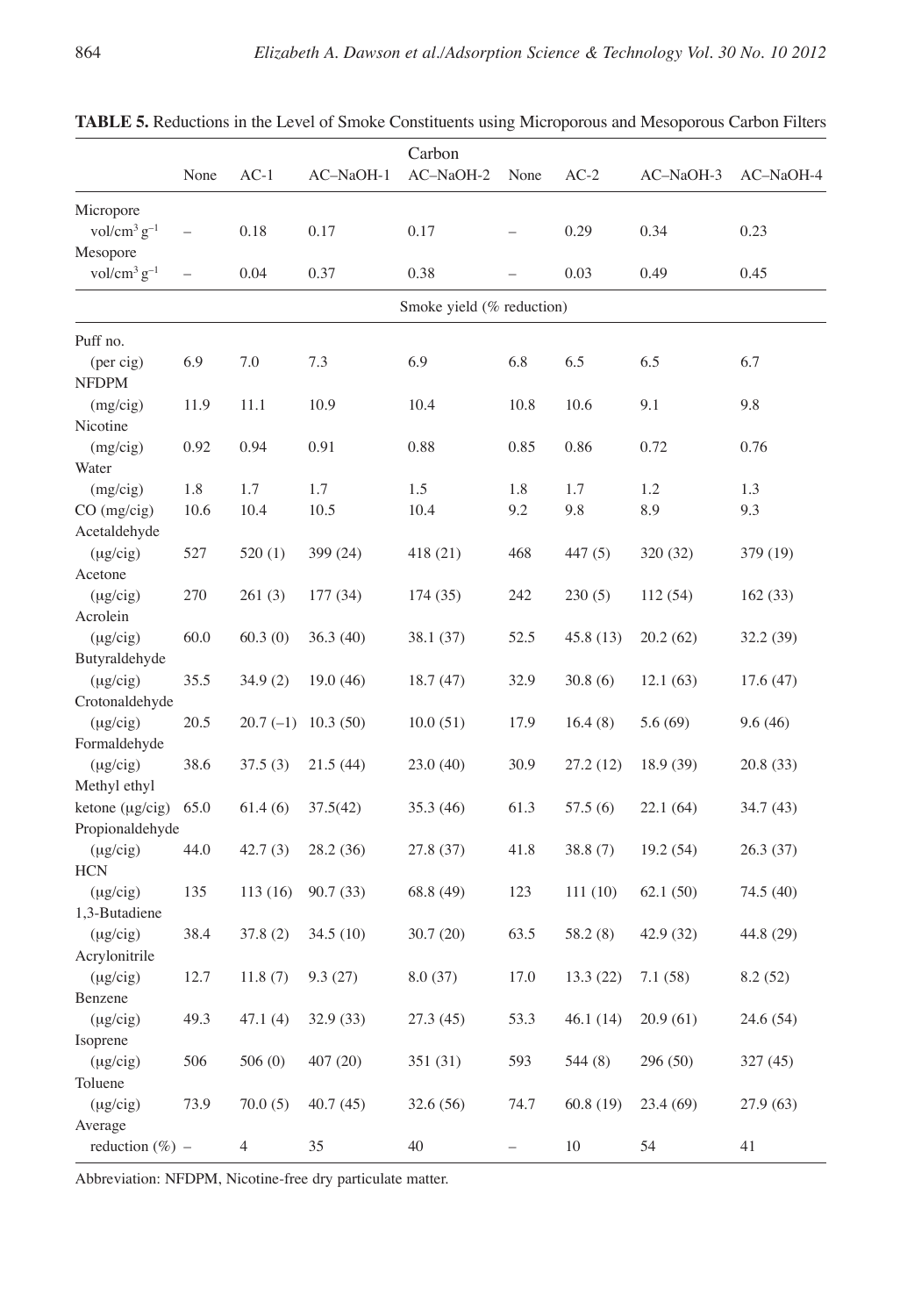porosity data in Table 4. These materials have not been investigated in smoke filtration, but could potentially be alternative adsorbents for this purpose.

Future studies of the range of activated carbons prepared by this general method applied to different precursors will also include scanning electron microscopic images to show their different morphologies. Filtration performance may then be correlated with porosity, as demonstrated, precursor Na concentration and morphology of precursor/activated carbon.

### **3.2. Smoke Tests**

Table 5 lists the concentration and percentage reduction of volatile constituents in the mainstream smoke under the ISO machine-smoking condition, achieved using carbon in the filter, compared with the scientific control without the carbon. The micropore volumes of the carbons reported in Tables 2 and 4 are relatively low for an activated carbon, but samples were selected to highlight the effect of the introduction of mesopores on the adsorption of the volatile smoke constituents. In such cases it has been proposed that the accessible micropore volume is quickly saturated (Branton *et al.* 2009), so the effect of improved diffusion via introduced mesoporosity is readily observed. It is generally accepted that in a cigarette filter, filtration of these volatile species occurs in the carbon micropores (Mola *et al.* 2008) and is therefore proportional to the micropore volume in a purely microporous sample. The high adsorption potential within the micropores is responsible for the largely non-discriminatory retention of both polar and non-polar species in the table. In the present study, the low micropore volumes of control samples AC-1 and AC-2 have no affect on the smoke filtration (differences of less than 10% are generally not significant).

However, when mesopores are also present [AC–NaOH-(1–4)], the percentage reductions in the smoke-volatile compounds rise significantly. This is thought to be due to the ability of the mesopores to act as transport pores (Branton *et al.* 2009) and thus increase the utilization of the micropore filtration properties in the activated carbon. AC–NaOH-1 and 2 with similar micropore and mesopore volumes give very similar smoke filtration performance. AC–NaOH-3 gives greater reductions than four in the smoke vapours measured due to an increased volume of micropores in the carbon.

## **4. CONCLUSIONS**

Steam activation of a range of chars derived from lignocellulosic precursors has been shown to produce activated carbons with significant mesoporosity, provided the precursors are treated with aqueous NaOH solution, followed by thorough washing to remove as much of the residual alkali as possible. It is thought that mesopore development depends on three factors: (i) partial dissolution of some of the lignocellulose components, (ii) catalysis of carbon gasification by residual Na and (iii) the provision of an oxidizing atmosphere for the activation. The activated carbons thus prepared were found to enhance the capability to decrease the concentration of the volatile components in cigarette smoke when compared to carbons with the same degree of microporosity, but no mesopores. This can be explained by the effect of better mass transport provided by the mesopores, enabling greater access to the micropores where the organic vapour molecules are actually adsorbed in a fast-flow smoke stream.

## **ACKNOWLEDGEMENTS**